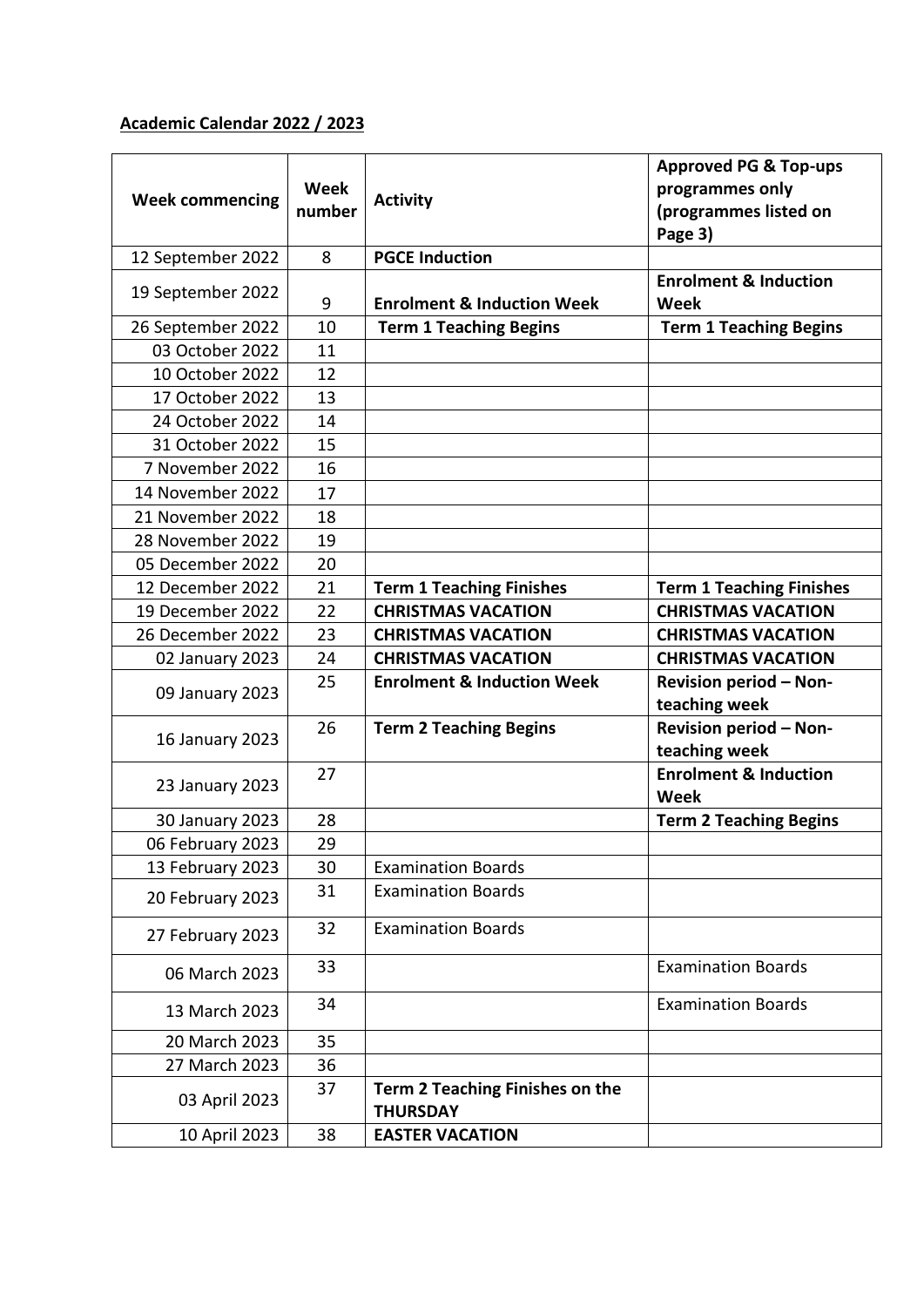| <b>Week commencing</b> | <b>Week</b><br>number | <b>Activity</b>                                                                                                                                            | <b>Approved PG &amp; Top-ups</b><br>programmes only<br>(programmes listed on<br>Page 3) |
|------------------------|-----------------------|------------------------------------------------------------------------------------------------------------------------------------------------------------|-----------------------------------------------------------------------------------------|
| 17 April 2023          | 39                    | <b>EASTER VACATION</b>                                                                                                                                     |                                                                                         |
| 24 April 2023          | 40                    | <b>EASTER VACATION</b>                                                                                                                                     |                                                                                         |
| 01 May 2023            | 41                    | Examinations / Assessment                                                                                                                                  |                                                                                         |
| 08 May 2023            | 42                    | Examinations / Assessment                                                                                                                                  | <b>Term 2 Teaching Finishes</b>                                                         |
| 15 May 2023            | 43                    | Examinations / Assessment                                                                                                                                  | Examinations / Assessment                                                               |
| 22 May 2023            | 44                    |                                                                                                                                                            | Examinations / Assessment                                                               |
| 29 May 2023            | 45                    | <b>Examination Boards</b>                                                                                                                                  | <b>Examination Boards</b>                                                               |
| 05 June 2023           | 46                    | <b>Examination Boards</b>                                                                                                                                  | <b>Examination Boards</b>                                                               |
| 12 June 2023           | 47                    | <b>Examination Boards</b>                                                                                                                                  | <b>Examination Boards</b>                                                               |
| 19 June 2023           | 48                    | <b>Examination Boards</b>                                                                                                                                  | <b>Examination Boards</b>                                                               |
| 26 June 2023           | 49                    | <b>AWARDING STUDENTS MARKS</b>                                                                                                                             | <b>AWARDING STUDENTS</b><br><b>MARKS RELEASE</b>                                        |
| 03 July 2023           | 50                    | <b>RELEASE</b><br><b>Release Results for Progressing</b><br>Students. Re-enrolment opens                                                                   | <b>Release Results for</b><br>Progressing Students. Re-<br>enrolment opens              |
| 10 July 2023           | 51                    | Graduation<br>Dependant on venue availability -<br>could be subject to change -<br>please keep an eye on the website<br>for latest Graduation information. |                                                                                         |
| 17 July 2023           | 52                    | Graduation<br>Dependant on venue availability -<br>could be subject to change -<br>please keep an eye on the website<br>for latest Graduation information. |                                                                                         |
| 24 July 2023           | $\mathbf{1}$          |                                                                                                                                                            |                                                                                         |
| 31 July 2023           | 2                     |                                                                                                                                                            |                                                                                         |
| 07 August 2023         | 3                     |                                                                                                                                                            |                                                                                         |
| 14 August 2023         | 4                     |                                                                                                                                                            |                                                                                         |
| 21 August 2023         | 5                     | <b>Retrieval Assessments</b>                                                                                                                               |                                                                                         |
| 28 August 2023         | 6                     | Retrieval Assessments / Retrieval<br><b>Examination Boards</b>                                                                                             |                                                                                         |
| 04 September 2023      | $\overline{7}$        | <b>Retrieval Examination Boards</b>                                                                                                                        |                                                                                         |

Programmes Approved for Calendar

o BA (Hons) Global Business Management

o BA (Hons) Global Business Management (Human Resource Management)

o BA (Hons) Global Business Management (Logistics and Supply Chain Management)

o BA (Hons) Global Business Management (Strategic Management)

o BSc (Hons) International Accounting and Finance